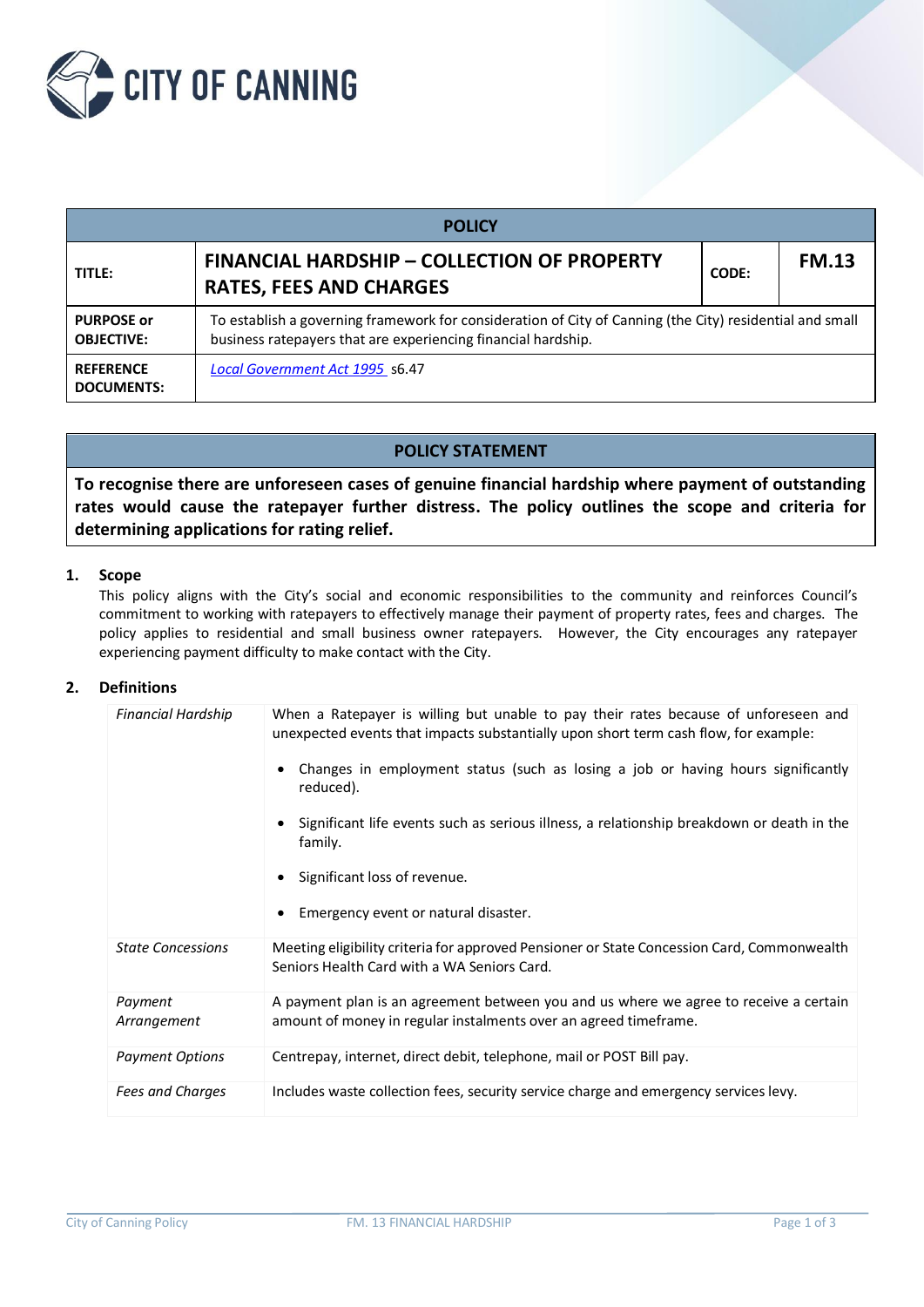

| <b>Penalty Interest</b>            | An amount of interest charged by the City in accordance with the annual budget for overdue<br>payment of rates, fees and charges. The City on behalf of the State, collects and charges<br>interest on any overdue Emergency Services Levy Amounts. |  |  |  |  |
|------------------------------------|-----------------------------------------------------------------------------------------------------------------------------------------------------------------------------------------------------------------------------------------------------|--|--|--|--|
| Approving Officer                  | Means any person to whom power has been authorised to determine applications in<br>accordance with Council's approved policy guidelines.                                                                                                            |  |  |  |  |
| Residential Ratepayer              | The category of ratepayer which is not classified as non-residential or unimproved land.                                                                                                                                                            |  |  |  |  |
| <b>Small Business</b><br>Ratepayer | A small business which:<br>Employs less than 20 people                                                                                                                                                                                              |  |  |  |  |
|                                    | *Australian Bureau of Statistics (ABS) definition of small business.                                                                                                                                                                                |  |  |  |  |
|                                    | Where the owner draws a wage from the business they are considered an employee<br>and are included in the employee count above.                                                                                                                     |  |  |  |  |
|                                    | Owns and operates their business from premises within the City (being both ratepayer<br>and business owner). This includes home-based businesses.                                                                                                   |  |  |  |  |

## **3. Qualifying Criteria**

Subject to qualifying criteria, eligible residential and small business ratepayers in Financial Hardship will be provided assistance where:

- a) In the opinion of the Chief Executive Officer, upon recommendation by the Approving Officer, the ratepayer is experiencing genuine financial hardship;
- b) The ratepayer's circumstances can be substantiated if requested;
- c) The ratepayer is not bankrupt or subject to a bankruptcy petition;
- d) No revenue is being derived from the residential property;
- e) The non-residential property is the principal place of business of the ratepayer;
- f) The applicant must be the owner or co-owner of the property and liable for payment of rates and charges.

#### **4. Assistance**

When ratepayers are determined to be in Financial Hardship the City will:

a) Cease any penalty interest;

*\*Excluding the late payment interest applicable to the Emergency Services Levy*

- b) Temporarily pause payment of your rates, fees and charges;
- c) Establish an alternative Payment Arrangement plan.

The maximum time for a concession on future interest charges is two years.

The maximum time for a pause on payment is 6 months.